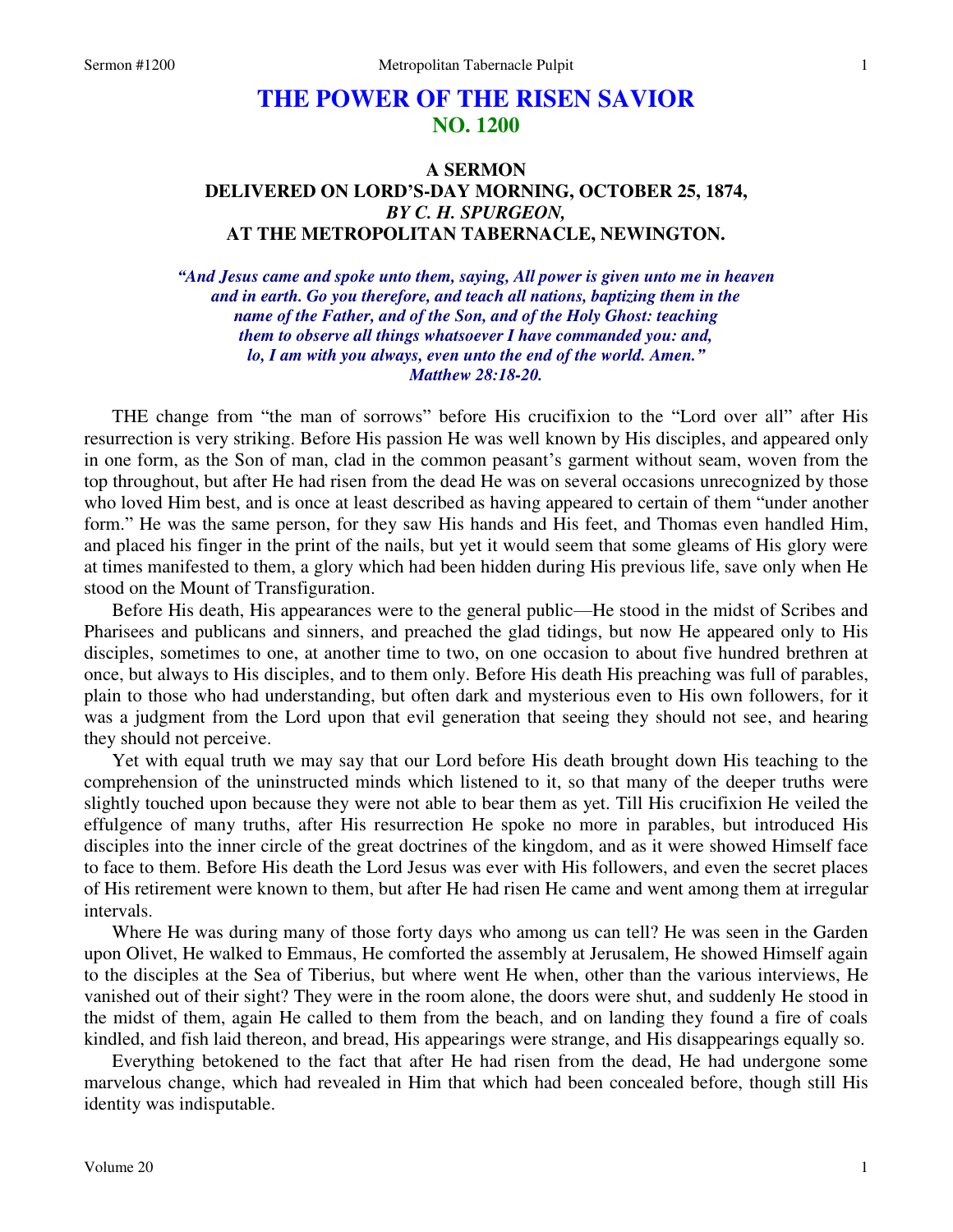It was no small honor to have seen our risen Lord while yet He lingered here below. What must it be to see Jesus as He is now! He is the same Jesus as when He was here, yonder memorials as of a lamb that has been slain assure us that He is the same man. Glorified in heaven His real manhood sits, and it is capable of being beheld by the eye, and heard by the ear, but yet how different. Had we seen Him in His agony, we should all the more admire His glory. Dwell with your hearts very much upon Christ crucified, but indulge yourselves full often with a sight of Christ glorified. Delight to think that He is not here, for He is risen, He is not here, for He has ascended, He is not here, for He sits at the right hand of God, and makes intercession for us.

Let your souls travel frequently the blessed highway from the sepulcher to the throne. As in Rome there was a *Via Sacra* along which returning conquerors went from the gates of the city up to the heights of the Capitol, so is there another *Via Sacra* which you ought often to survey, for along it the risen Savior went in glorious majesty from the tomb of Joseph of Arimathea up to the eternal dignities of His Father's right hand. Your soul will do well to see her dawn of hope in His death, and her full assurance of hope in His risen life.

Today my business is to show, as far as God the Spirit may help me, first, *Our Lord's resurrection power,* and secondly, *Our Lord's mode of exercising the spiritual part of that power so far as we are concerned*.

## **I.** OUR LORD'S RESURRECTION POWER.

"All power is given unto me in heaven and in earth." At the risk of repeating myself, I should like to begin this head by asking you to remember last Sabbath morning's sermon, when we went to Gethsemane, and bowed our spirits in the shade of those gray olives, at the sight of the bloody sweat. What a contrast between that and this! There you saw the weakness of man, the bowing, the prostrating, the crushing of the manhood of the Mediator, but here you see the strength of the Godman—He is girt with omnipotence, though still on earth when He spoke these words He had received a privilege, honor, glory, fullness and power which lifted Him far above the sons of men.

He was, as Mediator, no more a sufferer, but a sovereign; no more a victim, but a victor; no more a servant, but the monarch of earth and heaven. Yet He had never received such power if He had not endured such weakness. All power had never been given to the Mediator if all comfort had not been taken away. He stooped to conquer. The way to His throne was downward. Mounting upon steps of ivory, Solomon ascended to his throne of gold, but our Lord and Master descended that He might ascend, and went down into the awful deeps of agony unutterable that all power in heaven and earth might belong to Him as our Redeemer and Covenant Head.

Now think a moment of these words, *"All power."* Jesus Christ has given to Him by His Father, as a consequence of His death, "all power." It is but another way of saying that the Mediator possesses omnipotence, for omnipotence is but the Latin of "all power." What mind shall conceive, what tongue shall set in order before you, the meaning of all power? We cannot grasp it, it is high, we cannot attain unto it. Such knowledge is too wonderful for us. The power of self-existence, the power of creation, the power of sustaining that which is made, the power of fashioning and destroying, the power of opening and shutting, of overthrowing or establishing, of killing and making alive, the power to pardon and to condemn, to give and to withhold, to decree and to fulfill, to be, in a word, "head over all things to His Church"—all this is vested in Jesus Christ our Lord.

We might as well attempt to describe infinity, or map the boundless as to tell what "all power" must mean, but whatever it is, it is all *given* to our Lord, all lodged in those hands which once were fastened to the wood of shame, all left with that heart which was pierced with the spear, all placed as a crown upon that head which was surrounded with a coronet of thorns.

"All power *in heaven"* is His. Observe that! Then He has the power of God, for God is in heaven, and the power of God emanates from that central throne. Jesus, then, has divine power. Whatever JEHOVAH can do Jesus can do. If it were His will to speak another world into existence, we should see tonight a fresh star adorning the brow of night. Were it His will at once to fold up creation like a worn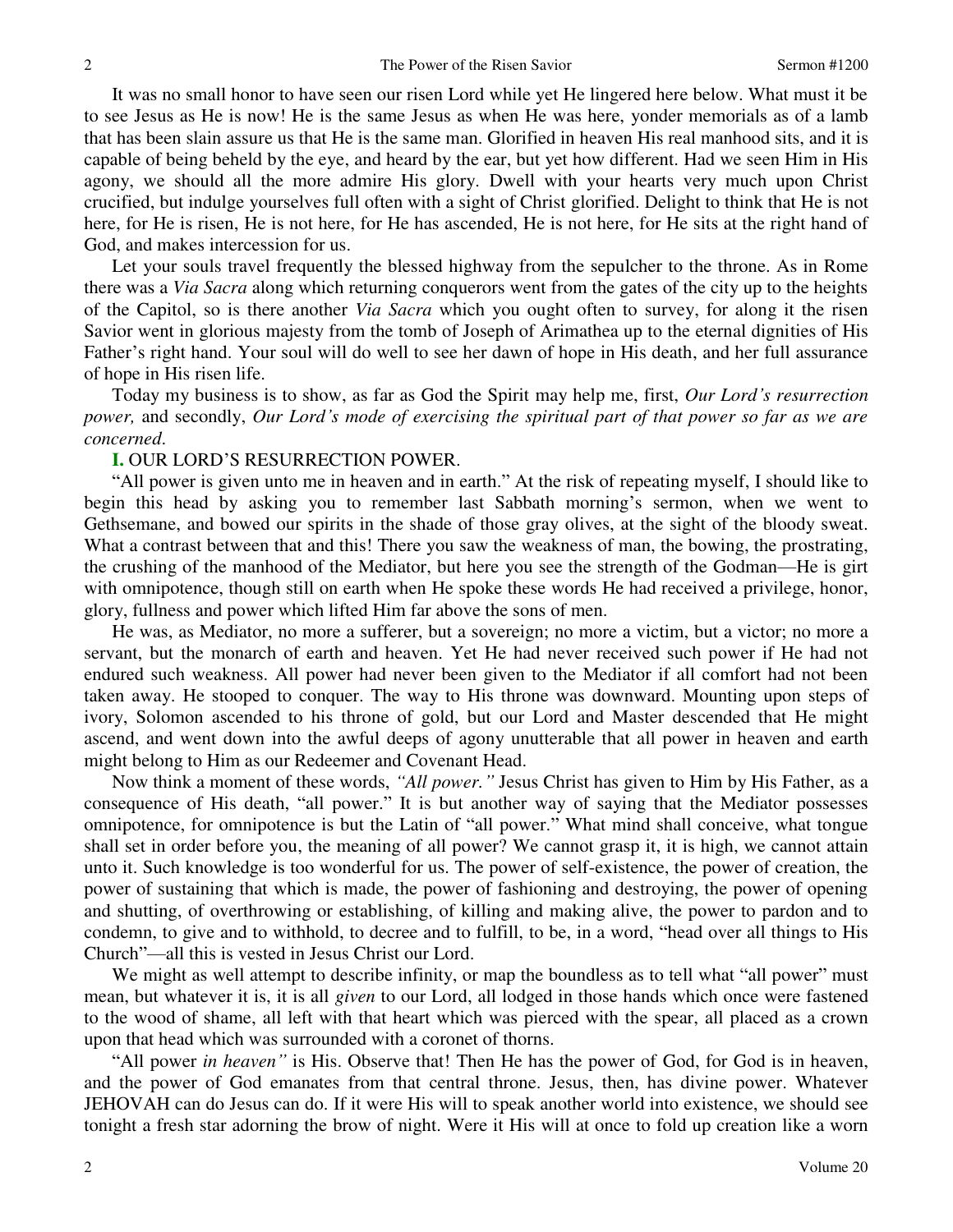3

out vesture, lo the elements would pass away, and yonder heavens would be shriveled like a scroll. The power which binds the sweet influences of the Pleiades and looses the bands of Orion is with the Nazarene, the Crucified leads forth Arcturus with his sons. Angelic bands are waiting on the wing to do the bidding of Jesus of Nazareth, and cherubim and seraphim and the four living creatures before the throne unceasingly obey Him. He who was despised and rejected of men now commands the homage of all heaven, as "God over all, blessed forever."

"All power in heaven" relates to the providential skill and might with which God rules everything in the universe. He holds the reins of all created forces, and impels or restrains them at His will, giving force to law, and life to all existence. The old heathen dreamed of Apollo as driving the chariot of the sun and guiding its fiery steeds in their daily course, but it is not so, Jesus is Lord of all. He harnesses the winds to His chariot, and thrusts a bit into the mouth of the tempest, doing as He wills among the armies of heaven and the inhabitants of this lower world. From Him in heaven emanates the power which sustains and governs this globe, for the Father has committed all things into His hands. "By Him all things consist."

"All power" must include—and this is a practical point to us—all the power of the Holy Ghost. In the work which lies nearest our heart the Holy Spirit is the great force. It is He that convinces men of sin, and leads them to a Savior, gives them new hearts and right spirits, and plants them in the church, and then causes them to grow and become fruitful. The power of the Holy Ghost goes forth among the sons of men according to the will of our Lord. As the anointing oil poured upon Aaron's head ran down his beard, and bedewed the skirts of his garments, so the Spirit which has been granted to Him without measure flows from Him to us. He has the residue of the Spirit, and according to His will the Holy Ghost goes forth into the church and from the church into the world, to the accomplishment of the purposes of saving grace. It is not possible that the church should fail for want of spiritual gifts or influence while her heavenly Bridegroom has such overflowing stores of both.

All the power of the sacred Trinity, Father, Son, and Spirit, is at the command of Jesus who is exalted far above all principality, and power, and might, and dominion, and every name that is named, not only in this world, but in that which is to come.

Our Lord also claimed that all power had been given to Him *on earth*. This is more than could be truly said by any mere man, none of mortal race may claim all power in heaven, and when they aspire to all power on earth it is but a dream. Universal monarchy has been strained after, it has seldom, if ever, been attained, and when it seemed within the clutch of ambition it has melted away like a snowflake before the sun. Indeed, if men could rule all their fellows, yet they would not have all power on earth, for there are other forces which scorn their control. Fell diseases laugh at the power of men. The King of Israel, when Naaman came to him to be recovered of his leprosy, cried, "Am I God, to kill and to make alive, that this man does send unto me to recover a man of his leprosy?" He had not all power.

Winds and waves, moreover, scorn mortal rule. It is not true that even Britannia rules the waves. Canute, to rebuke his courtiers, places his throne at the margin of the tide, and commands the billows to take care that they wet not the feet of their royal master, but his courtiers were soon covered with spray, and the monarch proved that "all power" was not given to him.

Frogs and locusts and flies were more than a match for Pharaoh, the greatest of men are defeated by the weak things of God. Nebuchadnezzar, struck with madness and herding with cattle, was an illustration of the shadowy nature of all human power. The proudest princes have been made to feel by sickness, and pain, and death that after all they were but men, and oftentimes their weaknesses have been such as to make more apparent the truth that power belongs unto God, and unto God alone, so that when He entrusts a little of it to the sons of men, it is so little that they are fools if they boast thereof. See you, then, before us a wonder, a man who has power over all things on earth without exception, and is obeyed by all creatures, great and small, because the Lord JEHOVAH has put all things under His feet.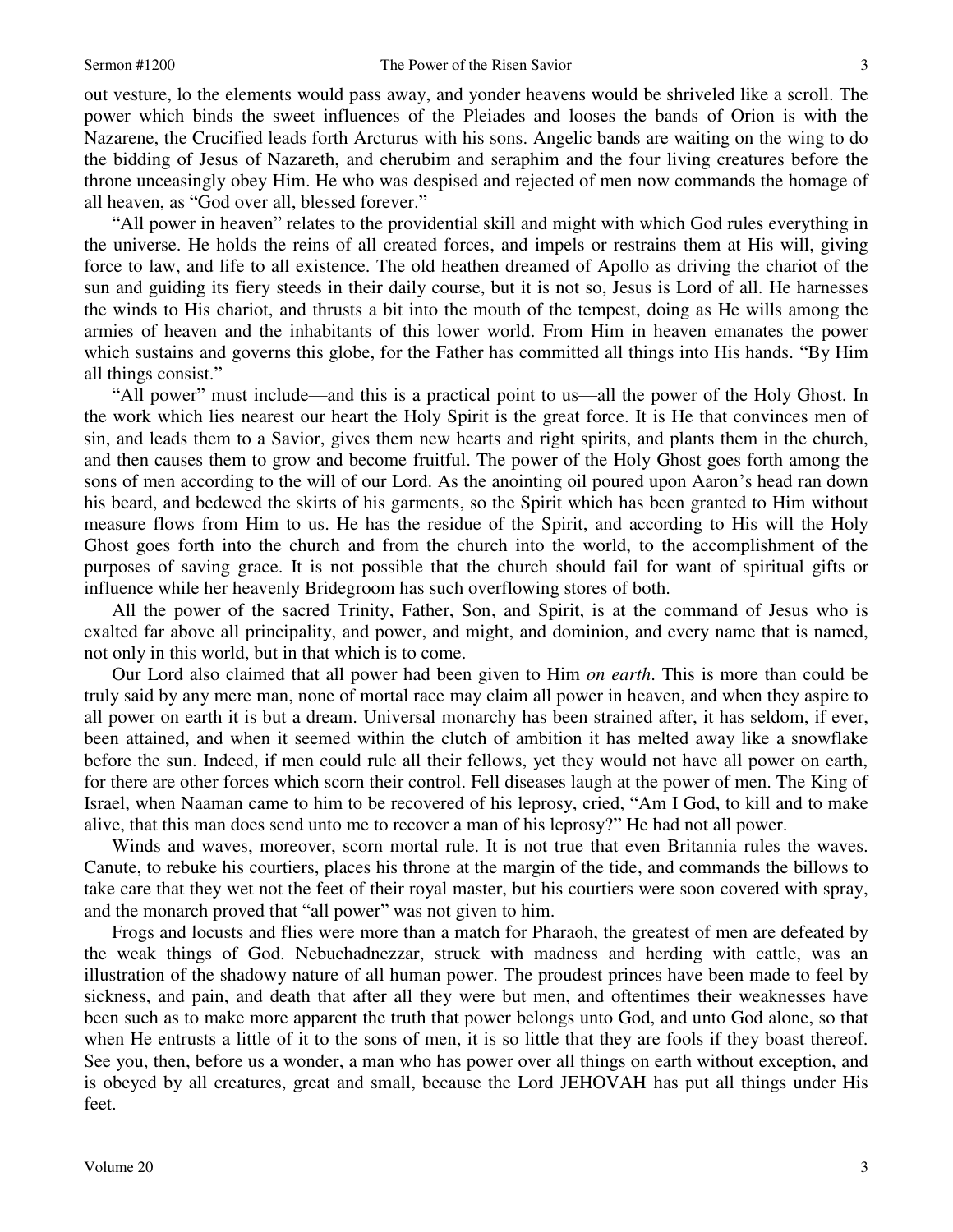For our purposes it will be most important for us to remember that our Lord has "all power" over the minds of men, both good and bad. He calls whomsoever He pleases into His fellowship, and they obey. Having called them, He is able to sanctify them to the highest point of holiness, working in them all the good pleasure of His will with power. The saints can be so influenced by our Lord, through the Holy Ghost, that they can be impelled to the divinest ardors and elevated to the sublimest frames of mind. Often do I pray, and I doubt not the prayer has come from you too, that God would raise up leaders in the church, men full of faith and of the Holy Ghost, standard-bearers in the day of battle.

The preachers of the Gospel who preach with any power are few, still might John say, "You have not many fathers." More precious than the gold of Ophir are men who stand out as pillars of the Lord's house, bulwarks of the truth, champions in the camp of Israel. How few are our apostolic men! We want again, Luthers, Calvins, Bunyans, Whitefields, men fit to mark eras, whose names breathe terror in our foemen's ears. We have dire need of such. Where are they? Whence will they come to us? We cannot tell in what farmhouse or village smithy, or schoolhouse such men may be, but our Lord has them in store. They are the gifts of Jesus Christ to the church, and will come in due time. He has power to give us back again a golden age of preachers, a time as fertile of great divines and mighty ministers as was the Puritan age, which many of us account to have been the golden age of theology. He can send again the men of studious heart to search the Word and bring forth its treasures, the men of wisdom and experience rightly to divide it, the golden-mouthed speakers who, either as sons of thunder or sons of consolation, shall deliver the message of the Lord which the Holy Ghost sent down from heaven.

When the Redeemer ascended on high He received gifts for men, and those gifts were men fit to accomplish the edification of the church, such as evangelists, pastors, and teachers. These He is still able to bestow upon His people and it is their duty to pray for them, and when they come, to receive them with gratitude. Let us believe in the power of Jesus to give us valiant men and men of renown, and we little know how soon He will supply them. Since all power on earth is lodged in Christ's hands, He can also clothe any and all of His servants with a sacred might, by which their hands shall be sufficient for them in their high calling. Without bringing them forth into the front ranks He can make them occupy their appointed stations till He comes, girt with a power which shall make them useful.

My brother, the Lord Jesus can make you eminently prosperous in the sphere in which He has placed you, my sister, your Lord can bless the little children who gather at your knee through your means. You are very feeble, and you know it, but there is no reason why you should not be strong in Him. If you look to the strong for strength He can endue you with power from on high, and say to you as to Gideon, "Go in this your might." Your slowness of speech need not disqualify you, for He will be with your mouth as with Moses. Your lack of culture need not hinder you, for Shamgar with his ox goad smote the Philistines, and Amos, the prophet, was a herdsman. Like Paul, your personal presence may be despised as weak, and your speech as contemptible, but yet like him you may learn to glory in infirmity, because the power of God does rest upon you.

You are not straitened in the Lord, but in yourselves, if straitened at all. You may be as dry as Aaron's rod, but He can make you bud and blossom, and bring forth fruit. You may be as nearly empty as the widow's cruse, yet will He cause you to overflow towards His saints. You may feel yourself to be as near sinking as Peter amid the waves, yet will He keep you from your fears. You may be as unsuccessful as the disciples who had toiled all night and taken nothing, yet He can fill your boat till it can hold no more. No man knows what the Lord can make of him, nor what He may do by him, only this we do know assuredly that "all power" is with Him by whom we were redeemed, and to whom we belong.

Oh, believers, resort you to your Lord, to receive out of His fullness grace for grace. Because of this power we believe that if Jesus willed He could stir the whole church at once to the utmost energy. Does she sleep? His voice can awaken her. Does she restrain prayer? His grace can stimulate her to devotion. Has she grown unbelieving? He can restore her ancient faith. Does she turn her back in the day of battle, troubled with skepticisms and doubts? He can restore her unwavering confidence in the Gospel, and

4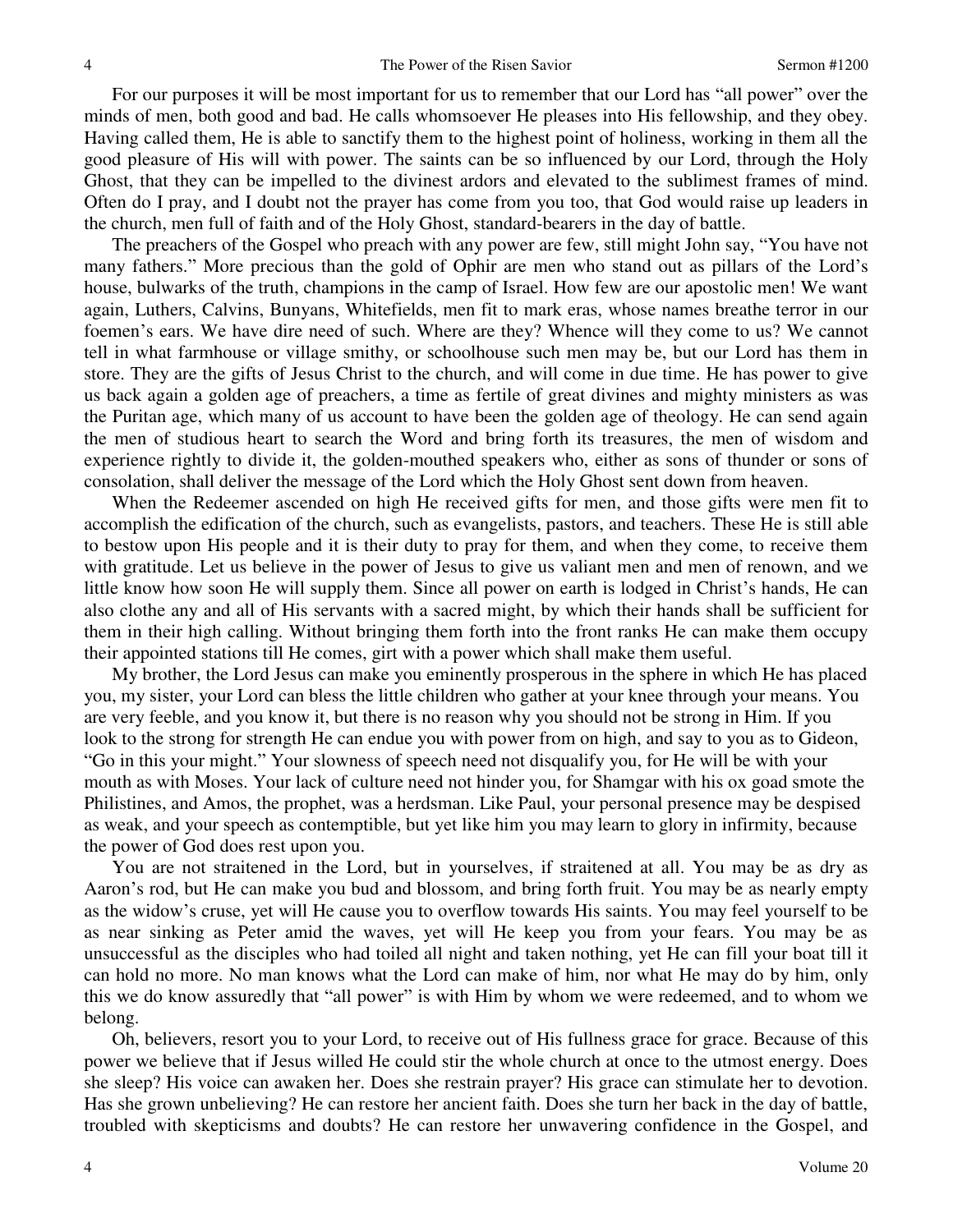make her valiant till all her sons shall be heroes of faith and put to flight the armies of the aliens. Let us believe, and we shall see the glory of God. Let us believe, I say, and once again our conquering days shall come, when one shall chase a thousand, and two shall put ten thousand to flight. Never despair for the church, be anxious for her, and turn your anxiety into prayer, but be hopeful evermore, for her Redeemer is mighty and will stir up His strength. "The Lord of hosts is with us; the God of Jacob is our refuge." Degenerate as we are, there stands one among us whom the world sees not, whose shoe latchet we are not worthy to unloose, he shall again baptize us with the Holy Ghost and with fire, for "all power is given unto him."

It is equally true that all power is given unto our Lord over the whole of mankind, even over that part of the race which rejects and continues in willful rebellion. He can use the ungodly for His purposes. We have it on inspired authority that Herod and Pilate, with the Gentiles and the people of Israel, were gathered together to do whatsoever the Lord's hand and counsel determined before to be done. Their utmost wickedness did but fulfill the determinate counsel of God. Thus does He make wrath of man to praise Him, and the most rebellious wills to be subservient to His sacred purposes. Jesus' kingdom rules over all. The powers of hell and all its hosts, with the kings of the earth, and the rulers set themselves and take counsel together, and all the while their rage is working out His designs. Little do they know that they are but drudges to the King of kings, scullions in the kitchen of his imperial palace.

All things do His bidding, His will is not thwarted, His resolves are not defeated, the pleasure of the Lord prospers in His hands. By faith I see Him ruling and overruling on land and sea, and in all deep places. Guiding the decisions of parliaments, dictating to dictators, commanding princes, and ruling emperors. Let Him but arise, and they that hate Him shall flee before Him, as smoke is driven, so will He drive them away, as wax melts before the fire, so shall all His enemies perish at His presence.

As to *sinful men* in general, the Redeemer has power over their minds in a manner wonderful to contemplate. At the present moment we very much deplore the fact that the current of public thought runs strongly towards Popery, which is the alias of idolatry. Just as, in Old Testament history, the people of Israel were always breaking away after their idols, and so is it with this nation. The Israelites were cured of their sin for a little while, so long as some great teacher or judge had power among them, but at his death they turned aside to worship the queen of heaven or the calves of Bethel, or some other visible symbols.

So it is now. Men are mad after the idols of old Rome. They are turning the old churches into josshouses, and building new ones on all sides. Idol temples are becoming as numerous in London as in Calcutta. The worshippers and priests call themselves Christians, but they might better call themselves wafer-worshippers or adorers of a fetish made of flour and water, for that is nearer the truth.

Well, what next? Are we despairing? God forbid that we should ever despond while all power is in the hands of Jesus. He can turn the whole current of thought in an opposite direction, and that right speedily. Did you not observe when the Prince of Wales was ill some months ago that everybody paid respect to the doctrine of prayer? Did you not notice how the *Times* and other newspapers spoke right believingly as to prayer? At this moment it is fashionable to pooh-pooh the idea of God's hearing our requests, but it was not so then! A great philosopher has told us that it is absurd to suppose that prayer can have any effect upon the events of life, but God has only to visit the nation with some judgment severely felt by all and your philosopher will become as quiet as a mouse.

In the same way, I am firmly persuaded that, by one turn of the wheel of providence, the Popery which is now so fashionable will be made, as it has been before, a red rag to set mobs a rioting, and my lords and ladies, instead of hastening to the Pope, will be most anxious to disown all connection with the whole concern. To my mind it matters very little which way these fine folks go at any time, except that they are the straws which show which way the wind blows. I repeat it, the current of thought can readily be turned by our Lord, He can as easily manage it as the miller controls the stream which flows over his wheel, or rushes past it. The times are safe in our Redeemer's management, He is mightier than the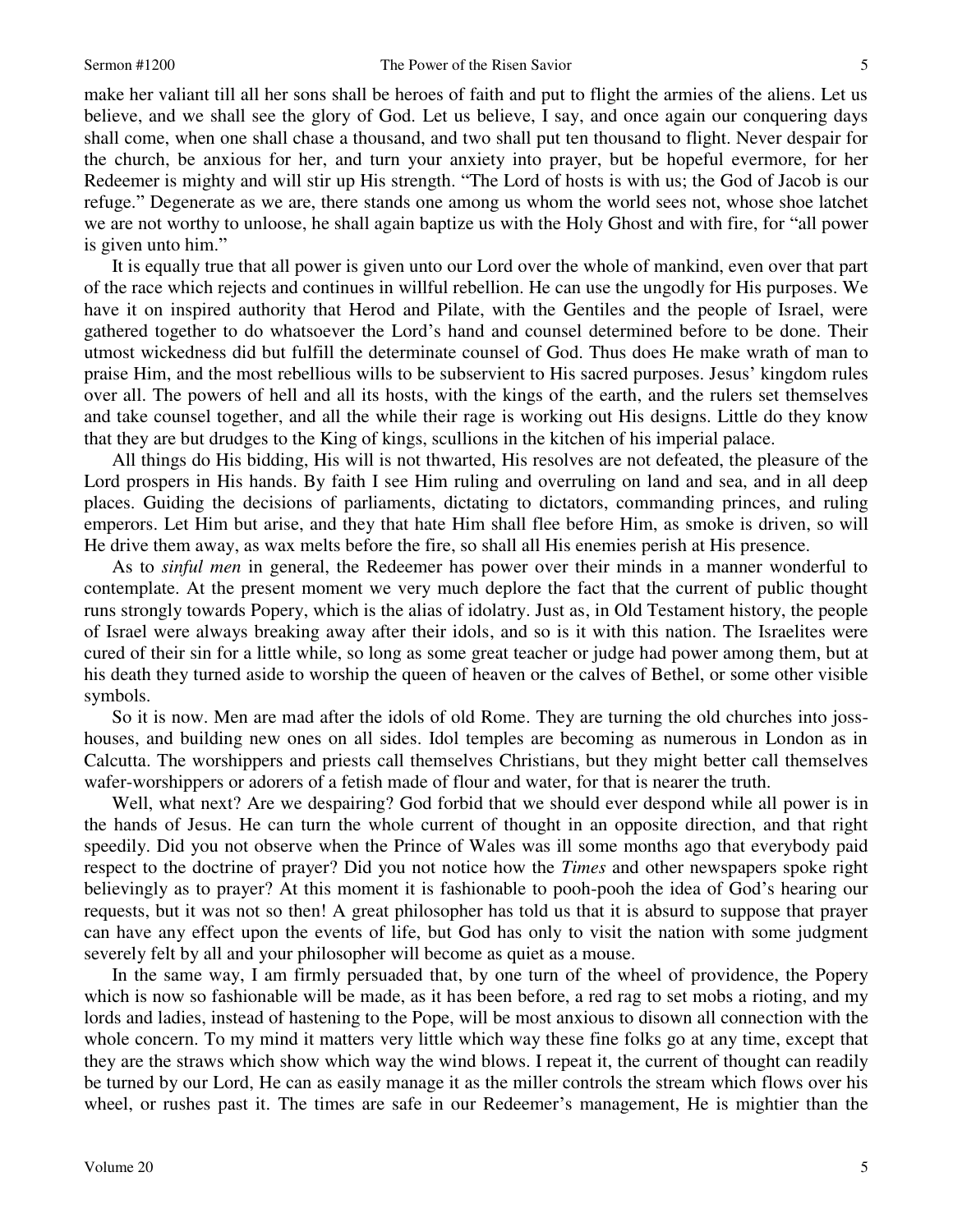devil, the Pope, the infidel, and the ritualist, all put together. All glory be to Him who has all power in earth and heaven.

So too, our Lord can give, and He does give to the people an inclination to hear the Gospel. Never be afraid of getting a congregation when the Gospel is your theme. Jesus, who gives you a consecrated tongue, will find willing ears to listen to you. At His bidding deserted sanctuaries grow crowded, and the people throng to hear the joyful sound. Ay, and He can do more than that, for He can make the Word powerful to the conversion of thousands. He can constrain the frivolous to think, the obstinately heretical to accept the truth, and those who set their faces like a flint to yield to His gracious sway. He has the key of every human heart, He opens, and no man shuts, He shuts, and no man opens. He will clothe His Word with power and subdue the nations thereby.

It is ours to proclaim the Gospel, and to believe that no man is beyond the saving power of Jesus Christ. Doubly dyed, yea, sevenfold steeped in the scarlet dye of vice, the sinner may be cleansed, and the ringleader in vice may become a pattern of holiness. The Pharisee can be converted—was not Paul? Even priests may be saved, for did not a great multitude of the priests believe? There is no man in any conceivable position of sin, who is beyond the power of Christ. He may be gone to the uttermost in sin, so as to stand on the verge of hell, but if Jesus stretch out His pierced hand, he will be plucked like a brand out of the burning.

My soul glows as I think of what my Lord can do. If all power is given unto Him in heaven and in earth, then this morning He could convert, pardon, and save every man and woman in this place, nay, He could influence the four millions of this city to cry, "What must we do to be saved?" Nor in this city only could He work, but throughout the whole earth, if it seemed good to His infinite wisdom and power He could make every sermon to be the means of conversion of all who heard it, every Bible and every copy of the Word to become the channel of salvation to all who read it, and I know not in how short a time the cry would be heard, "Hallelujah, for the Lord God omnipotent reigns." Heard that cry shall be, rest assured of that. We are on the conquering side. We have with us One who is infinitely greater than all that can be against us, since "all power" is given unto Him.

Brethren, we have no doubts, we entertain no fears, for every moment of time is bringing on the grand display of the power of Jesus. We preach today, and some of you despise the Gospel, we bring Christ before you, and you reject Him, but God will change His hand with you before long, and your despisings and your rejectings will then come to an end, for that same Jesus who went from Olivet, and ascended into heaven, will so come in like manner as He was seen to go up into heaven. He will descend with matchless pomp and power, and this astonished world which saw Him crucified shall see Him enthroned, and in the selfsame place where men dogged His heels and persecuted Him, they shall crowd around Him to pay Him homage, for He must reign, and put His enemies under His feet. This same earth shall be gladdened by His triumphs which once was troubled with His griefs.

And more. You may be dead before the Lord shall come, and your bodies may be rotting in the tomb, but you will know that all power is His, for at the blast of His trumpet your bodies shall rise again to stand before His terrible judgment seat. You may have resisted Him here, but you will be unable to oppose Him then, you may despise Him now, but then you must tremble before Him. "Depart you cursed," will be to you a terrible proof that He has "all power," if you will not now accept another and a sweeter proof of it by coming unto Him who bids the laboring and heavy laden partake of His rest. "Kiss the Son, lest he be angry, and you perish from the way, when his wrath is kindled but a little. Blessed are all they that put their trust in him."

**II.** I have, secondly, by your patience, to show our LORD'S USUAL MODE OF EXERCISING HIS GREAT SPIRITUAL POWER.

Brethren, the Lord Jesus might have said, "All power is given to me in heaven and earth; take you then your swords and slay all these my enemies who crucified me." But He had no thoughts of revenge. He might have said, "These Jews put me to death, therefore go you straightway to the Isles and to Tarshish and preach, for these men shall never taste of my grace," but no, He expressly said, "beginning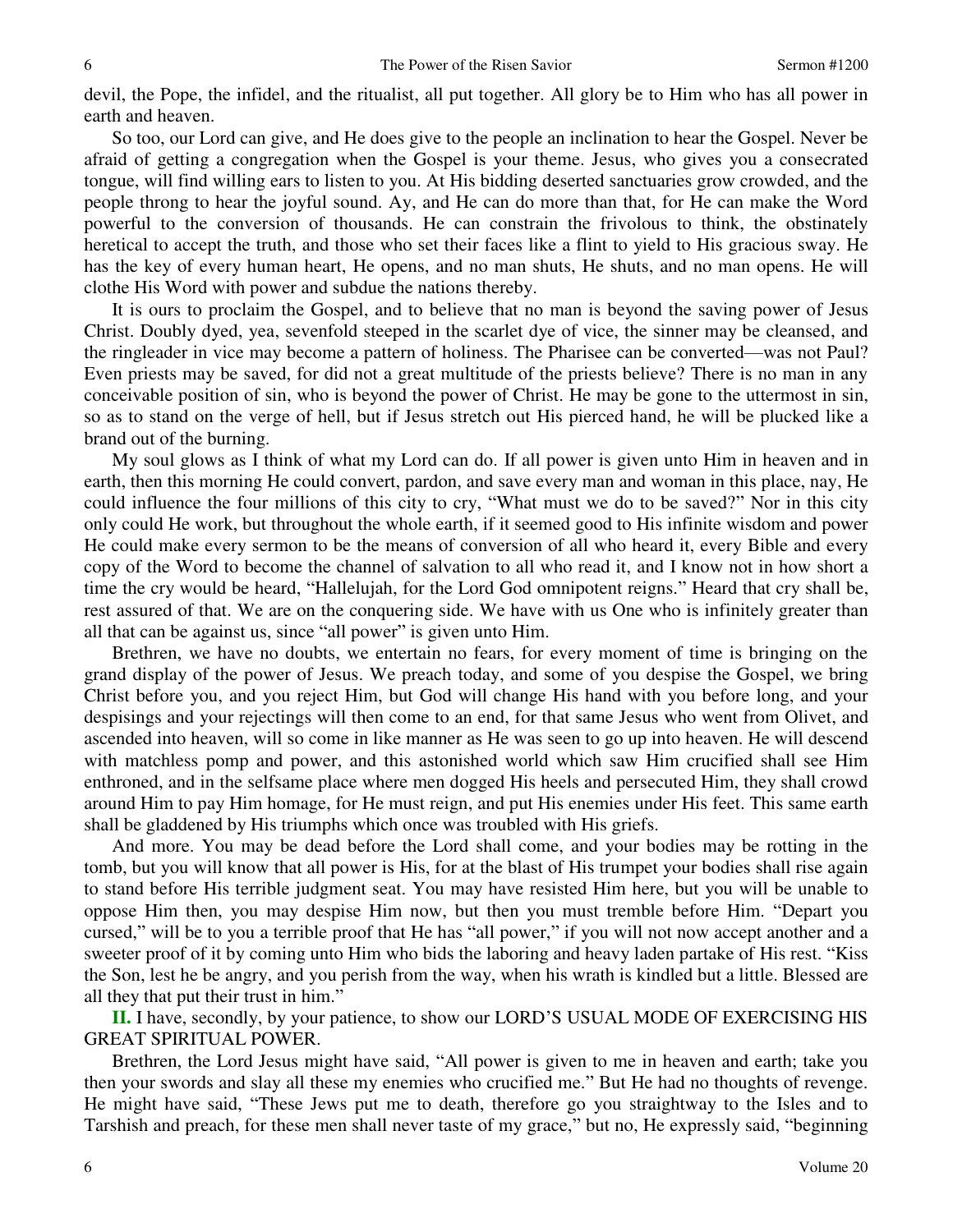at Jerusalem," and bade His disciples first preach the Gospel to His murderers. In consequence of His having "all power" His servants were bidden to disciple all nations.

My brethren, the method by which Jesus proposes to subdue all things unto Himself appears to be utterly inadequate. To teach, to make disciples, to baptize these disciples, and to instruct them further in the faith! Good Master, are these the weapons of our warfare? Are these Your battleaxe and weapons of war? Not thus do the princes of this world contemplate conquest, for they rely on monster guns, ironclads, and engines of death-doing power. Yet what are these but proofs of their weakness? Had they all power in themselves they would not need such instruments. Only He who has all power can work His bidding by a word, and dispense with all force but that of love.

Mark that *teaching and preaching are the Lord's way of displaying His power*. Today they tell us that the way to save souls is to rig out an altar with different colored silks and satins, variable according to the almanac, and to array priests in garments of different colors, "of different colors of needlework, on both sides, meet for the necks of them that take the spoil," and to make men wear petticoats, dishonorable to their sex. With these ribbons and embroideries, joined with incense-burning, posturing, and incantations, souls are to be saved! "Not so," says the Master, but "Go you into all the world, and preach the Gospel to every creature."

Do any of you fear that, after all, the preaching of the Gospel will be defeated in this land of ours by these new editions of the old idolatry? God forbid. If there were only one of us left to preach the Gospel, he would be a match for ten thousand priests. Only give us the tongue which is set on fire by the Holy Ghost, and an open Bible, and one solitary preacher would rout the whole rabble of your monks and friars and father-confessors, sisters of misery, and nuns, and pilgrims, and bishops, and cardinals, and popes, because preaching and teaching and baptizing the disciples are Christ's way, and priestcraft is not Christ's way. If Christ had ordained sacramental efficacy it would succeed, but He has ordained nothing of the kind, His mandate is—"All power is given unto me in heaven and earth. Go you therefore…" disciple, baptize, and then still further instruct in the name of the Triune God.

My brethren, remember who the men were who were sent on this errand. The eleven who were foremost were mostly fishermen. Does the omnipotent Jesus choose fishermen to subdue the world? He does, because He needs no help from them, all power is His. We must have an educated ministry, they tell us, and by "an educated ministry" they mean not the ministry of a man of common sense, clear head and warm heart, deep experience, and large acquaintance with human nature, but the ministry of mere classical and mathematical students, theorists, and novices, more learned in modern infidelities than in the truth of God.

Our Lord, if He had wished to employ the worldly-wise, might certainly have chosen eleven in Corinth or in Athens who would have commanded general respect for their attainments, or He could have found eleven learned rabbis near home, but He did not want such men, their vaunted attainments were of no value in His eyes. He chose honest, hearty men who were childlike enough to learn the truth, and bold enough to speak it when they knew it. The church must get rid of her notion that she must depend on the learning of this world. Against a sound education we cannot have a word to say, especially an education in the Scriptures, but to place learned degrees in the place of the gift of the Holy Spirit, or to value the present style of so-called culture above the spiritual edification of our manhood, is to set up an idol in the house of the living God. The Lord can as well use the most illiterate man as the most learned, if so it pleases Him. "Go you," He said, "you fishermen, go you, and teach all nations." Carnal reason's criticism on this is—a feeble method to be worked out by feebler instruments!

Now let it be noted that the work of preaching the Gospel, which is Christ's way of using His power among men, is based only upon His having that power. Hearken to some of my brethren, they say, "You must not preach the Gospel to a dead sinner because the sinner has no power." Just so, but our reason for preaching to him is that all power is given unto Jesus, and He bids us preach the Gospel to every creature. "But when you tell a sinner to believe, you have not the power to make him believe." Truly so, nor do we dream that we have, for all power lies in Christ. Neither in the sinner is there power to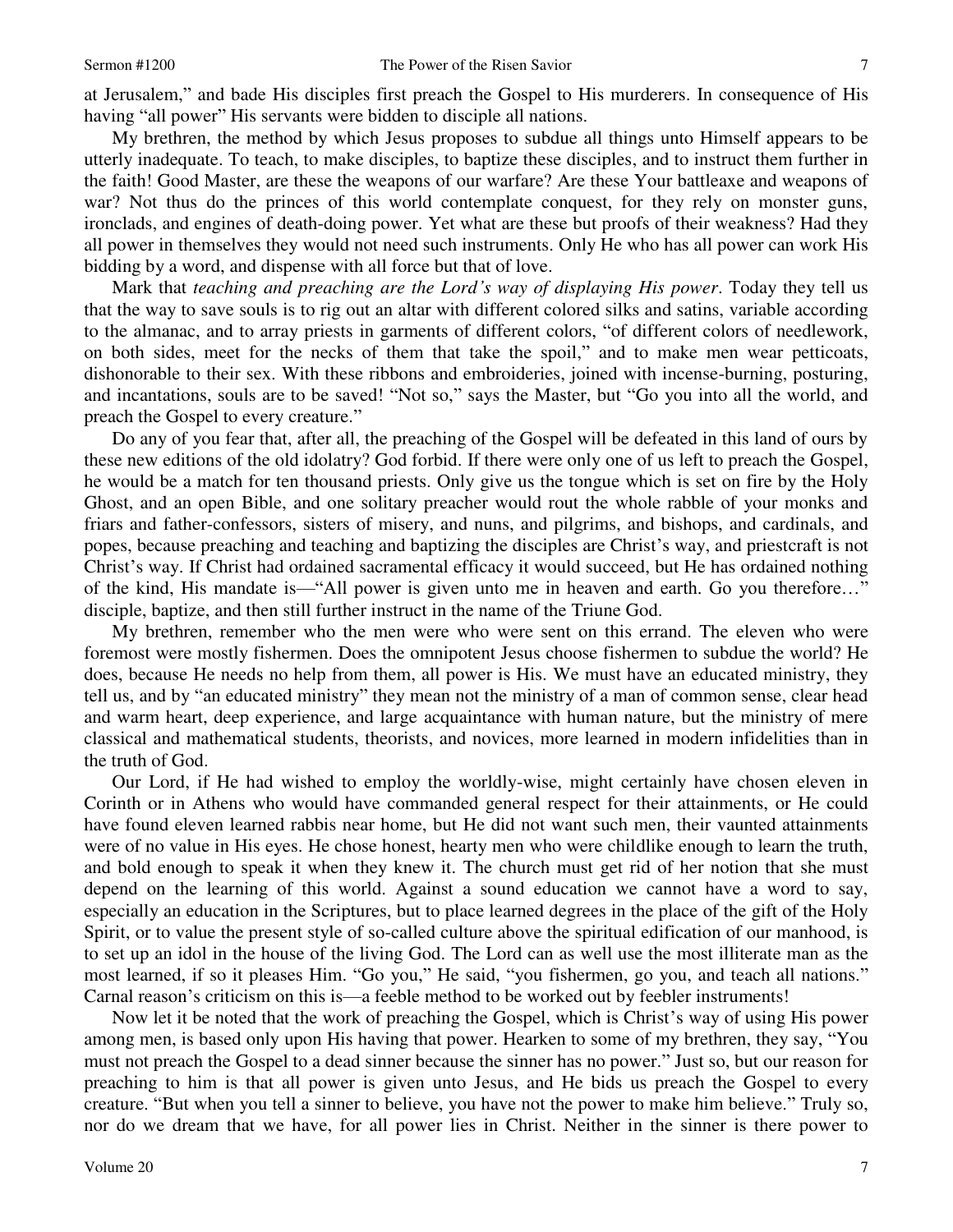believe, nor in the preacher power to make him believe, all power is in our Lord. "But do you think," say they, "that your persuasions will ever make a man repent and believe?" Certainly not. The power that leads men to repent and believe does not lie in rhetoric or in reason, or in persuasion, but in Him who says, "All power is given unto me in heaven and in earth."

I tell you this, if my Lord and Master should bid me go tomorrow to Norwood Cemetery and bid the dead to rise I would do it with as much pleasure as I now preach the Gospel to this congregation, and I would do it for the same reason which now leads me to urge the unregenerated to repent and be converted, for I regard men as being dead in sin, and yet I tell them to live because my Master commands me do so, that I am right in thus acting is proved by the fact that while I am preaching sinners do live, blessed be His name, thousands of them have been quickened into life.

Ezekiel had to cry, "You dry bones, live." What a foolish thing to say! But God justified His servant in it, and an exceeding great army stood upon their feet in what was once a large charnel house. Joshua's men were bidden to blow their trumpets around Jericho—a most absurd thing to blow a trumpet to fetch city walls down—but they came down for all that. Gideon's men were bidden to simply carry lamps within their pitchers, to break their pitchers, and stand still and cry aloud, "The sword of the LORD and of Gideon"—a most ridiculous thing to hope by this means to smite the Midianites—but they were smitten, for God never sends His servants on a fool's errand. It pleases God by the foolishness of preaching to accomplish His divine purposes, not because of the power of preaching, nor the power of the preacher, nor any power in those preached to, but because "all power" is given unto Christ "in heaven and in earth," and He chooses to work by the teaching of the Word.

Our business, then, is just this. We are to teach, or as the Greek word has it, to make disciples. Our business is, each one according to the grace given, to tell our fellow men the Gospel, and to try and disciple them to Jesus. When they become disciples, our next duty is to give them the sign of discipleship, by "baptizing them." That symbolic burial sets forth their death in Jesus to their former selves and their resurrection to newness of life through Him. Baptism enrolls and seals the disciples, and we must not omit or misplace it.

When the disciple is enrolled, the missionary is to become the pastor, "teaching them to observe all things whatsoever I have commanded you." The disciple is admitted into the school by obeying the Savior's command as to Baptism, then he goes on to learn, and as he learns he teaches others also. He is taught obedience, not to some things, but to all things which Christ has commanded. He is put into the church not to become a legislator or a deviser of new doctrines and ceremonies, but to believe what Christ tells him, and to do what Christ bids him.

Thus our Lord intends to set up a kingdom which shall break in pieces every other, those who know Him are to teach others, and so from one to the other, the wondrous power which Christ brought from heaven shall spread from land to land. See, then, my brethren, your high calling, and see also the support you have in pursuing it. In the van behold "all power" going forth from Christ! In the rear behold the Lord Himself—"Lo, I am with you alway, even unto the end of the world." If you are enlisted in this army, I charge you be faithful to your great captain, do His work carefully in the way which He has prescribed for you, and expect to see His power displayed to His own glory.

I would close this sermon very practically. The greater part of my congregation at this time consists of persons who have believed in Jesus, who have been baptized, and have been further instructed. You believe that Jesus has all power, and that He works through the teaching and preaching of the Gospel, and therefore I wish to press you with a home question. How much are you doing as to teaching all nations? This charge is committed to you as well as to me, for this purpose are we sent into the world, ourselves receivers that we may be afterwards distributors. How much have you distributed?

Dear brother, dear sister, to how many have you told the story of redemption by the blood of Jesus? You have been a convert now for some time, to whom have you spoken of Jesus, or to whom have you written? Are you distributing as best you can the words of others if you are not capable of putting words together yourself? Do not reply, "I belong to a church which is doing much." That is not to the point. I

8